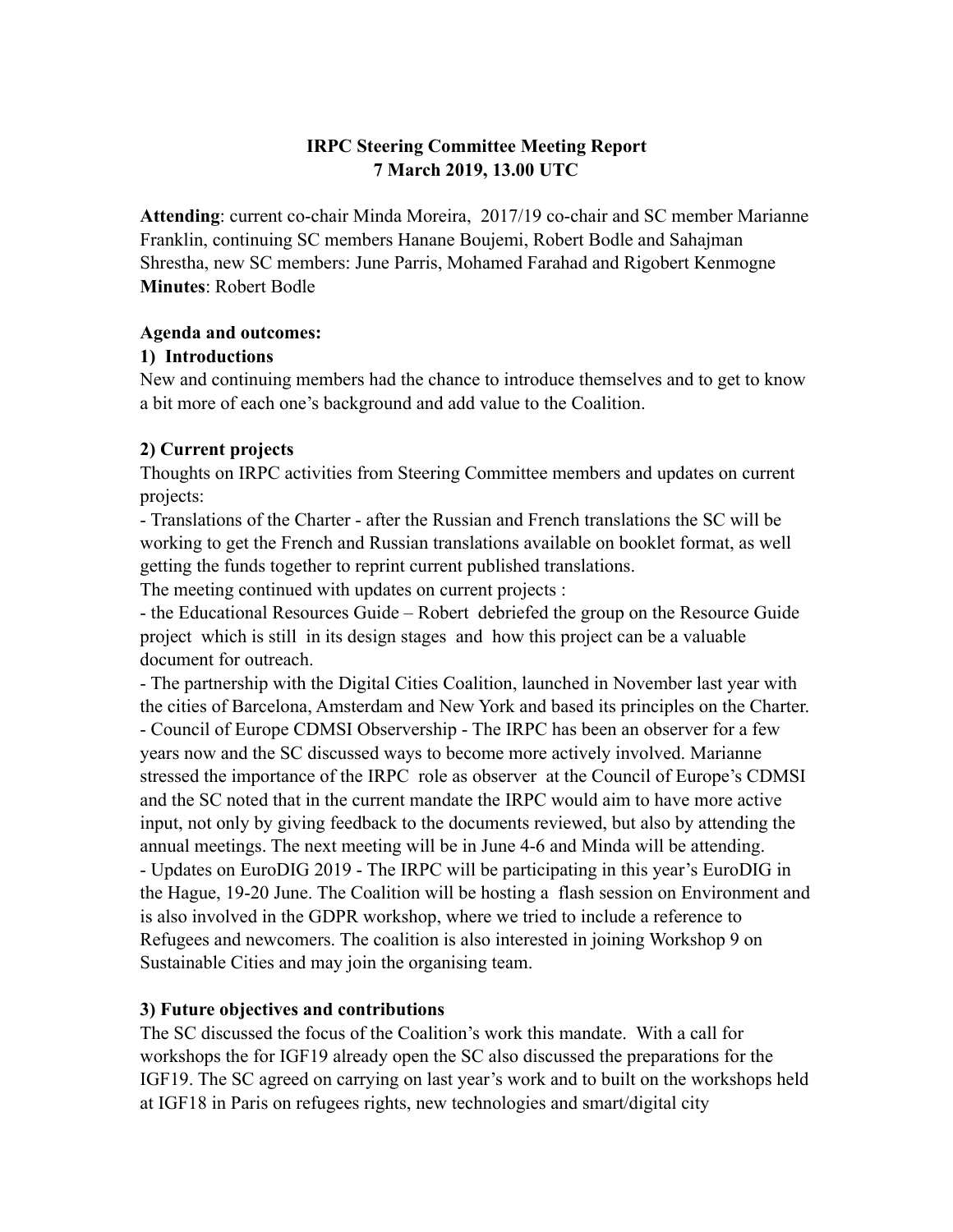environments and rights issues, and to keep the human rights concerns for emerging technologies on the agenda.

The SC also agreed that the consolidation of our current themes should extend beyond the IGF annual meeting to other national and regional projects (national IGF's, other Internet Governance discussing platforms etc).

The IRPC SC accepted Hanane's suggestion that more work could be done in the regions represented by the new SC members following the strategy of previous projects such as the IRPC Educational Resource Guide or the Hivos Click Rights Campaign**.** 

# **4) Reaching out to the wider IGF community and other groups**

The members of the IRPC SC discussed how they could reach out and create synergies with others to advance the rights and principles promoted by the Charter, from working together with other DCs to establishing partnerships with civil society groups and academic institutions and to reaching out to governments and the technical community.

The regional diversity of the SC was welcomed by its members and there was agreement that a focus on regional initiatives would benefit the outreach work of the Coalition in regions like Africa, and South/Asia, Caribbean. From reaching out through the African Civil Society on information Society (ACSIS) which have national and regional coordinators that covered all Africa countries, getting other regions like the Caribbean more involved in the work of the Charter to addressing emerging cross-cutting issues such as the environment.

# **5) IRPC organization & funding of IRPC activities**

- The SC followed last year discussion on how to streamline the SC work to provide focus and structure by introducing specific roles for all SC members, such as the role of Secretary, Regional experts (covering each area and participating in local and regional activities), Communications coordinator, Partnerships and outreach facilitators and CoE CDMSI observership coordination.

It was agreed that members would take this roles and that an evaluation of the new structure could take place at the end of the year.

- The SC also discussed the idea of open IRPC meetings. At the moment the IRPC hosts one annual meeting at the IGF and several SC meetings throughout the year. It was agreed that SC meetings should be kept open to elected SC members only, but that other participants could be able to join parts of a meeting to discuss specific points on the agenda. Other ideas discussed were the possibility of organising one virtual meeting year, in addition to the face-to-face annual meeting, or to try to organise another IRPC face to face meeting during events (MAG meetings, Regional IGF's, etc). The IRPC SC will continue to discuss this point.
- IRPC funding was another matter addressed, more specifically ideas on how to get structural funding for some of the activities, including maintaining the Coalition's web